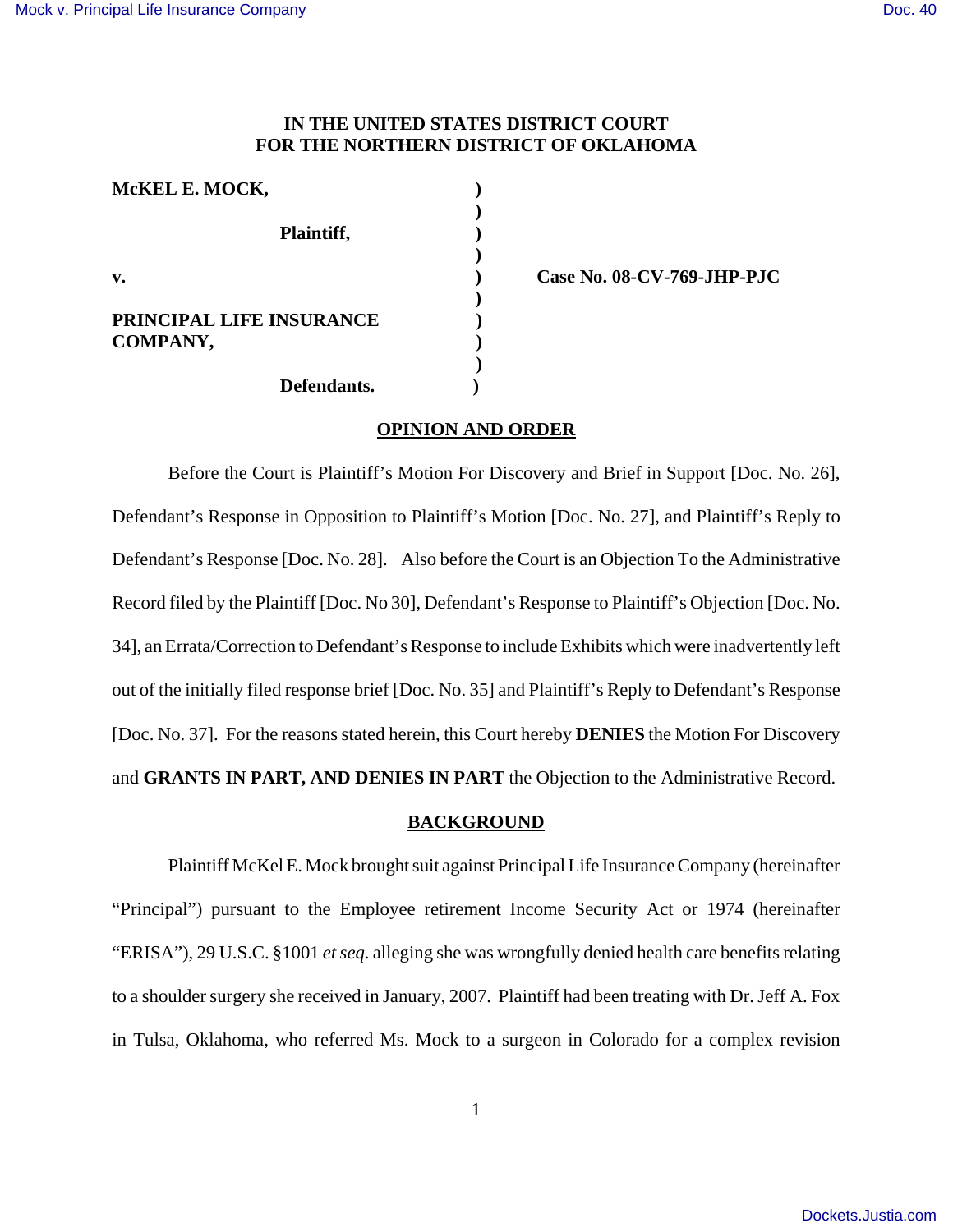capsular reconstruction of her right shoulder as Dr. Fox stated this was not a procedure which is performed in Oklahoma. Plaintiff's surgery was conducted by Dr. Peter Millett, a surgeon practicing in Vail, Colorado. Dr. Millett was not an "in network PPO provider" under Plaintiff's insurance policy. However, Plaintiff alleges that prior to having the procedure, she communicated with Principal about having the procedure and Principal assured her that her maximum out-of-pocket cost would be \$10,000.00. Plaintiff also alleges that Principal told her that there was no need to have Dr. Millett "pre-approved" because his services would be covered as if he were an "in-network PPO provider" since he was the closest physician who could perform the procedure.

Although Principal paid a portion of the medical bills incurred for the Plaintiff's surgery, the Plaintiff claims Principal intentionally and improperly miscalculated the amount of benefits owed in order to pay as little as possible towards the Plaintiff's surgical bills. Plaintiff claims Principal has not been forthcoming regarding how Plaintiff's benefits were calculated and has confused not only the Plaintiff but the physicians with its inconsistent payments scheme.

## **DISCUSSION**

# **I. MOTION TO CONDUCT DISCOVERY**

Plaintiff is requesting to conduct discovery in this matter to discover evidence regarding Principal's benefits calculations which Plaintiff claims are solely in the possession and in the knowledge of Principal and not contained in the administrative record. Plaintiff also seeks discovery to determine "whether Principal calculated her benefits in bad faith." [Doc. No. 26, pg. 15] The Defendant argues that discovery is generally prohibited in ERISA litigation and should not be allowed in this case.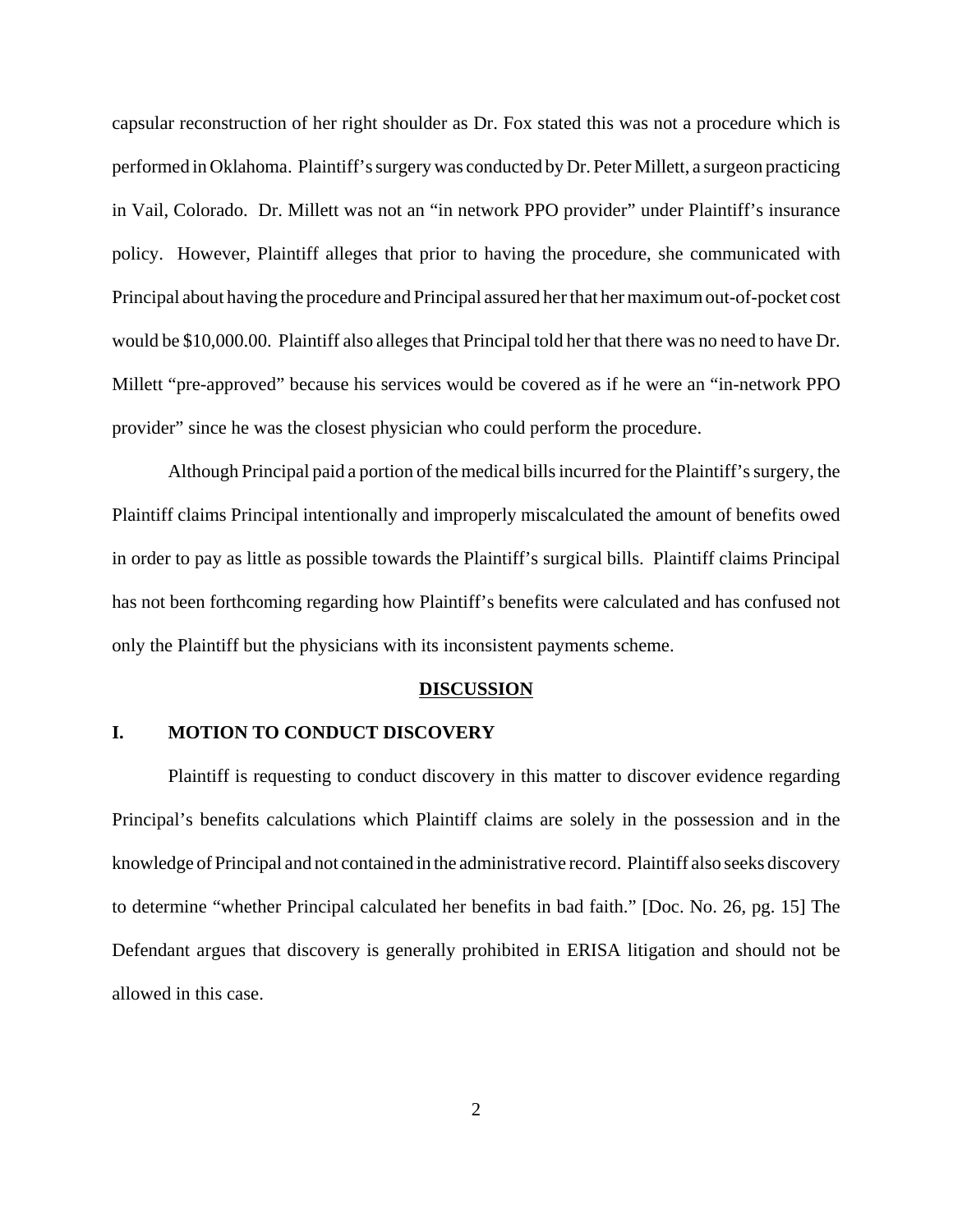#### **A. Standard Of Review**

The parties initially disagree over the standard of review in this case. The Plaintiff argues the applicable standard of review is *de novo*, while the Defendant contends the case should be reviewed under an arbitrary and capricious standard.

The United States Supreme Court in *Firestone Tire & Rubber Co. v. Bruch,* 489 U.S. 101,

115, 109 S.Ct. 948, 103 L.Ed.2d 80(1989), wrote that a denial of ERISA benefits "is to be reviewed under a *de novo* standard unless the benefit plan gives the administrator or fiduciary discretionary authority to determine eligibility for benefits or to construe the terms of the plan." *Id*. "If the plan grants discretionary authority to the administrator or fiduciary, the exercise of that authority will be set aside only if it is arbitrary or capricious." *Nance v. Sun Life Assurance Co. of Canada,* 294 F.3d 1263, 1267-68 (10th Cir. 2002) (citing *Chambers v. Family Health Plan Corp*., 100 F.3d 818, 825 (10th Cir.1996)). Here, the Plaintiff's health care plan states:

> The Principal has complete discretion to construe or interpret the provisions of this group insurance policy, to determine eligibility for benefits, and to determine the type and extent of benefits, if any to be provided. The decisions of The Principal in such matter shall be controlling, binding and final as between The Principal and persons covered by this Group Policy, subject to the Claims Procedures in Part IV, Section C. [Doc. No. 26-10]

Since the language of the plan clearly gives the administrator authority to determine eligibility benefits and construe the terms of the plan, under *Firestone*, an arbitrary and capricious standard of review should apply.

Plaintiff argues that despite the language of the policy, a *de novo* standard of review is applicable because an inherent conflict of interest exists when the plan administrator both determines and pays benefits. Plaintiff contends that because a conflict of interest exists in this case,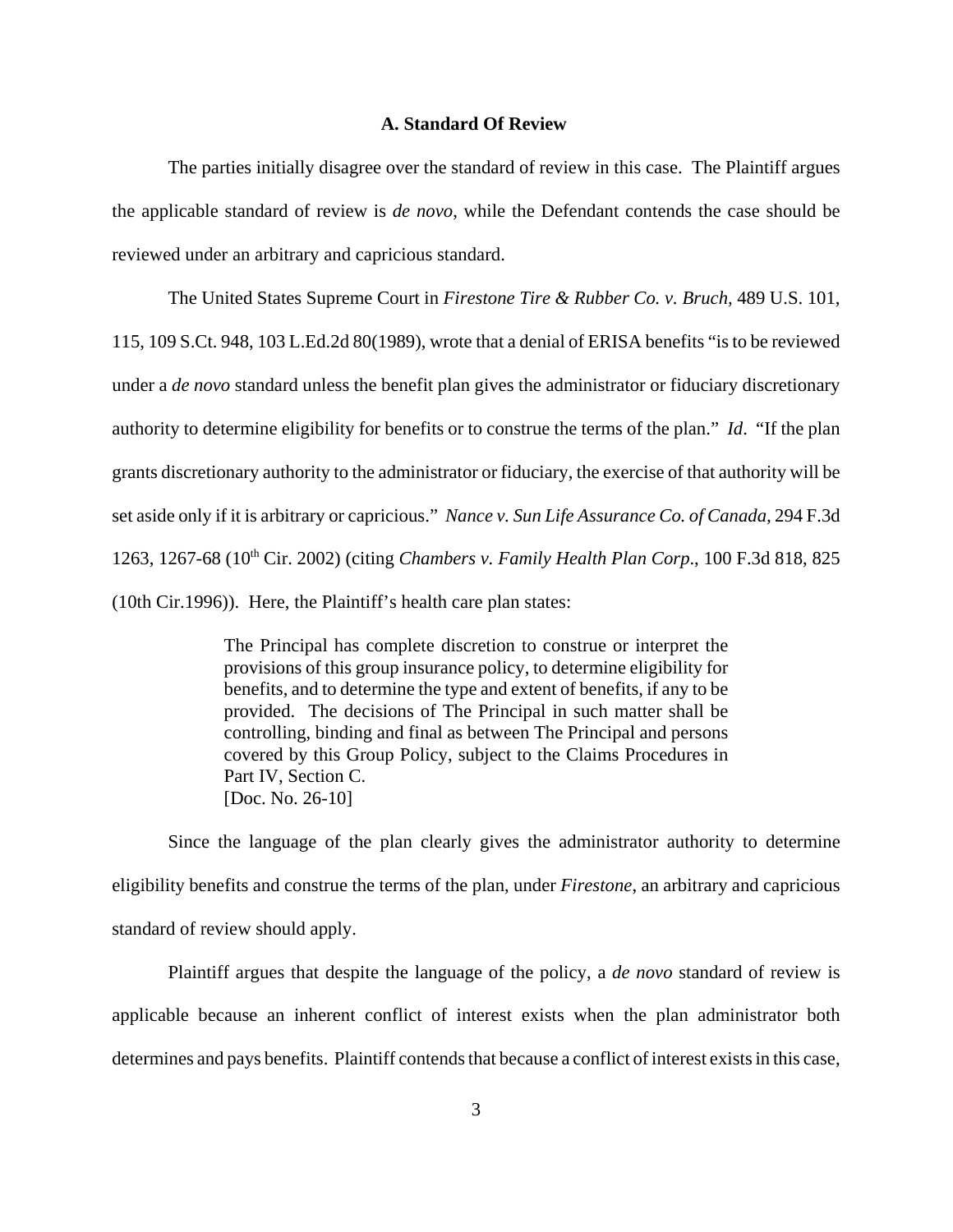the "court's review is less deferential." [Doc. No. 26] The Tenth Circuit addressed this issue recently in *Holcomb v. Unum Life Ins. Co. of America*, 578 F.3d 1187, 1192-93 (10<sup>th</sup> Cir. 2009) wherein the Court recognized that "in prior cases where a plan administrator has operated under a similar conflict, we have shifted the burden to the administrator 'to establish by substantial evidence that the denial of benefits was not arbitrary and capricious.'" *Id*. (Citing *Fought v. Unum Life Ins. Co. of America*, 379 F.3d 997, 1005 (10<sup>th</sup> Cir. 2004)) However, "[Metropolitan Life Insurance Co. v. *Glenn,* \_\_ U.S. \_\_, 128 S.Ct. 2343, 171 L.Ed.2d 299 (2008)] expressly rejects and therefore abrogates this approach." *Id. (*Citing *Glenn*, 128 S.Ct. at 2351 (holding it is not "necessary or desirable for courts to create special burden-of-proof rules, or other special procedural or evidentiary rules focused narrowly upon the evaluator/payor conflict")). The Court determined that "*Glenn* embraces instead a combination-of-factors method of review that allows judges to tak[e] account of several different, often case-specific, factors" allowing the Court to reach a result by weighing all factors together. *Holcomb* at 1193.

In light of the Court's ruling in *Holcomb* that a conflict of interest will no longer shift the standard of review from arbitrary and capricious to *de novo*, we find the applicable standard of review in this case to be arbitrary and capricious.

#### **B. Request For Discovery**

In determining whether to allow discovery in an ERISA litigation the Tenth Circuit has held that "the district court generally may consider only the arguments and evidence before the administrator at the time it made that decision." *Sandoval v. Aetna Life and Cas. Ins. Co.*, 967 F.2d 377 (10<sup>th</sup> Cir. 1992). In *Hall v. Unum Life Insurance Company of America*, 300 F.3d 1197 (10<sup>th</sup> Cir. 2002)*,* the Tenth Circuit "emphasize[d] that it is the unusual case in which the district court should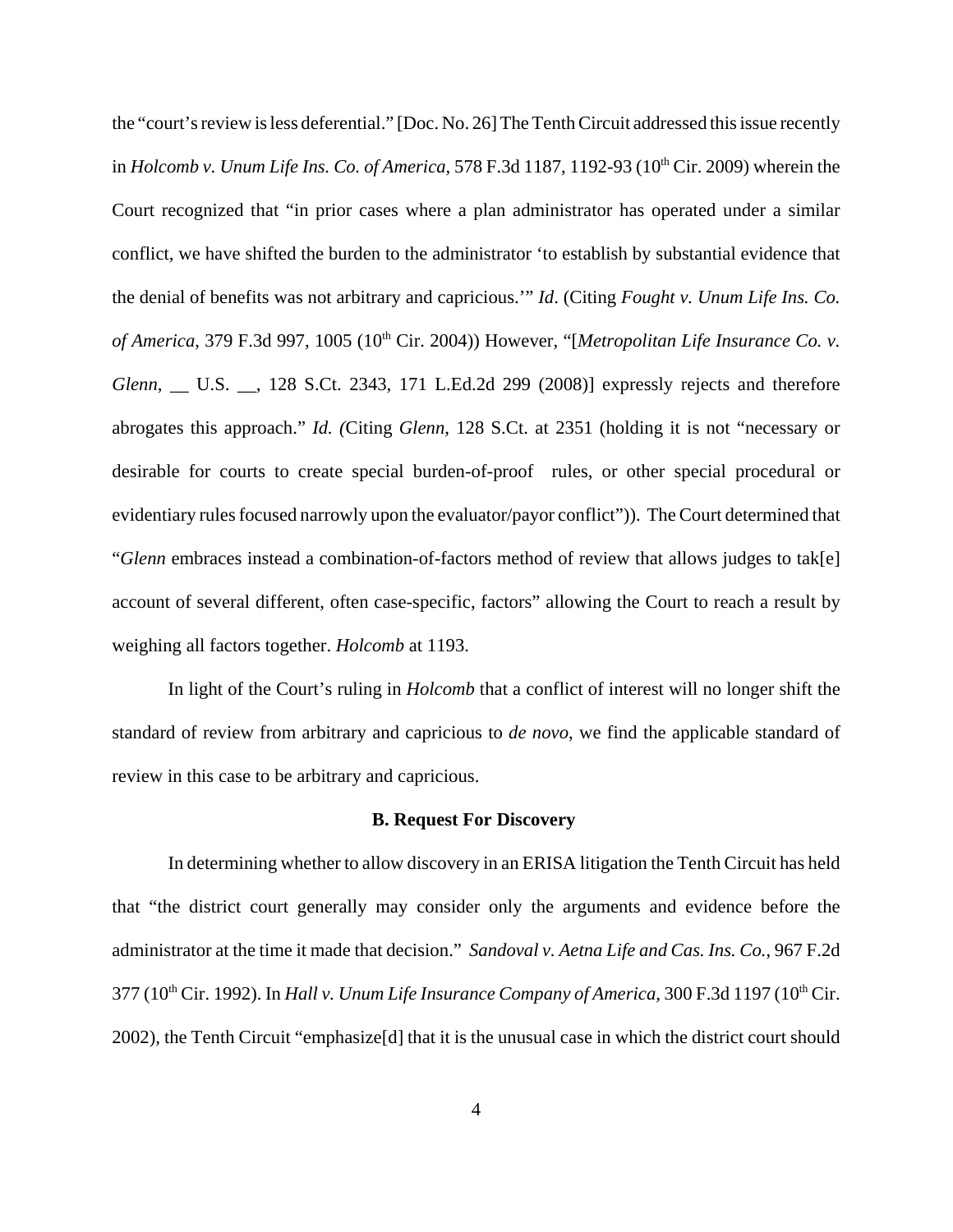allow supplementation of the record." However, the Court in *Hall* provided the following non-

exhaustive list of exceptional circumstances that *could* justify such a course of action when the

Court is proceeding under a *de novo* standard of review:

claims that require consideration of complex medical questions or issues regarding the credibility of medical experts; the availability of very limited administrative review procedures with little or no evidentiary record; the necessity of evidence regarding interpretation of the terms of the plan rather than specific historical facts; instances where the payor and the administrator are the same entity and the court is concerned about impartiality; claims which would have been insurance contract claims prior to ERISA; and circumstances in which there is additional evidence that the claimant could not have presented in the administrative process.

*Id*. (quoting *Quesinberry v. Life Ins. Co. of N. Am.*, 987 F.2d 1017,  $1027 (4<sup>th</sup> Cir.1993).$ 

However, even if these circumstances are present, "district courts are not required to admit

additional evidence ... because a court "may well conclude that the case can be properly resolved

on the administrative record without the need to put the parties to additional delay and expense." *Id.*

Additionally, the Tenth Circuit has held allowing discovery beyond the administrative record

would not comply with purpose of ERISA. In *Sandoval*, the court stated:

A primary goal of ERISA was to provide a method for workers and beneficiaries to resolve disputes over benefits inexpensively and expeditiously. Permitting or requiring district courts to consider evidence from both parties that was not presented to the plan administrator would seriously impair the achievement of that goal. If district courts heard evidence not presented to plan administrators, employees and their beneficiaries would receive less protection than Congress intended. *Id*. at 380 (quoting *Perry v. Simplicity Engineering*, 900 F.2d 963, 967 (6th Cir. 1990)).

Although Courts have occasionally allowed extra-record discovery, it has almost consistently

been in cases where the standard of review is *de novo*. See *Hall,* 300 F.3d 1197; *Jewell v. Life Ins.*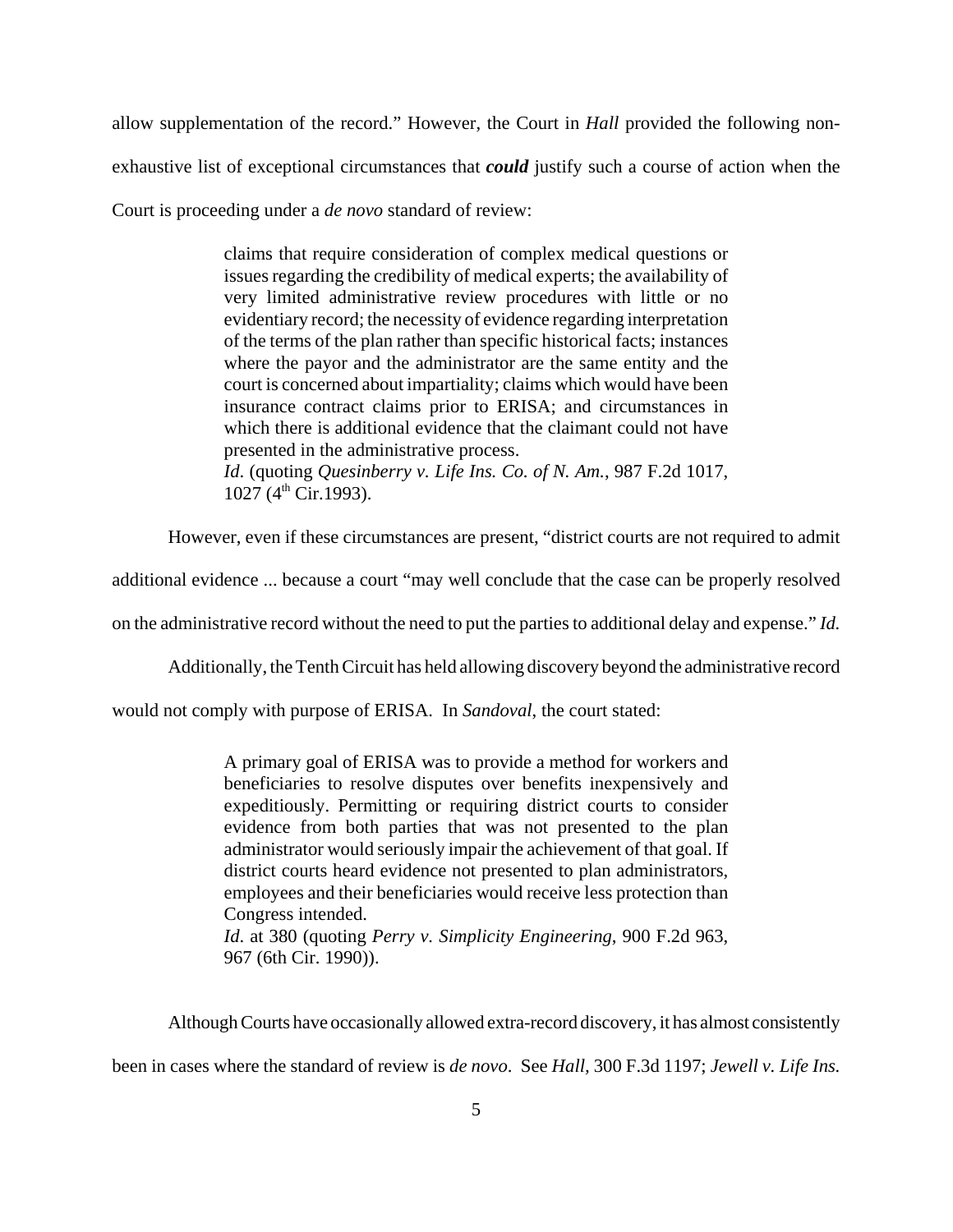*Co. Of North America*, 987 F.2d 1017 (4<sup>th</sup> Cir. 1993). Few Courts have allowed extra-record discovery when an arbitrary or capricious standard of review applies and where they do it usually is in cases involving disability insurance policies and allowing discovery only as to the conflict of interest allegations. *See Kohut v. Hartford Life and Acc. Ins. Co.*, 2008 WL 5246163, \*12-13 (D.Colo., December 16, 2008); *Paul v. Hartford Life and Accident Ins. Co.*, 2008 WL 2945607, at \*2 (D.Colo. July 28, 2008). The Court's holding in *Hall*, as well as other similar court decisions seems to firmly prohibit extra-record discovery under the circumstances in this case. *Id.*

The Court finds unpersuasive the Plaintiff's argument that evidence of how the Defendant calculated the Plaintiff's benefits is necessary and appropriate for discovery. The Court finds this case can be properly resolved on the administrative record without the need for additional discovery. As such, Plaintiff's motion for discovery is **DENIED**.

# **II. OBJECTION TO ADMINISTRATIVE RECORD**

On October 19, 2010, the Defendant, filed the administrative record in this matter. The Plaintiff has filed an objection to the administrative record citing various documents she believes were inappropriately left out of the record, and objecting to the format in which the records were produced. Under Tenth Circuit precedent, the administrative record should contain only the evidence before the plan administrator at the time it made the decision to deny benefits. *Adamson v. Unum Life Ins. Co. of America,* 455 F.3d 1209, 1214 (10th Cir.2006); *Nance v. Sun Life Assurance Co. of Canada,* 294 F.3d 1263, 1269 (10th Cir.2002); *Sandoval v. Aetna Life & Cas. Ins. Co.*, 967 F.2d 377, 380 (10th Cir.1992).<sup>1</sup>

<sup>&</sup>lt;sup>1</sup>The initial objection to the administrative record filed by the Plaintiff had various objections including an objection to the omission of a letter from Dr. Fox, and objections to the omissions of additional explanations of benefits. After the date of Plaintiff's Objections, but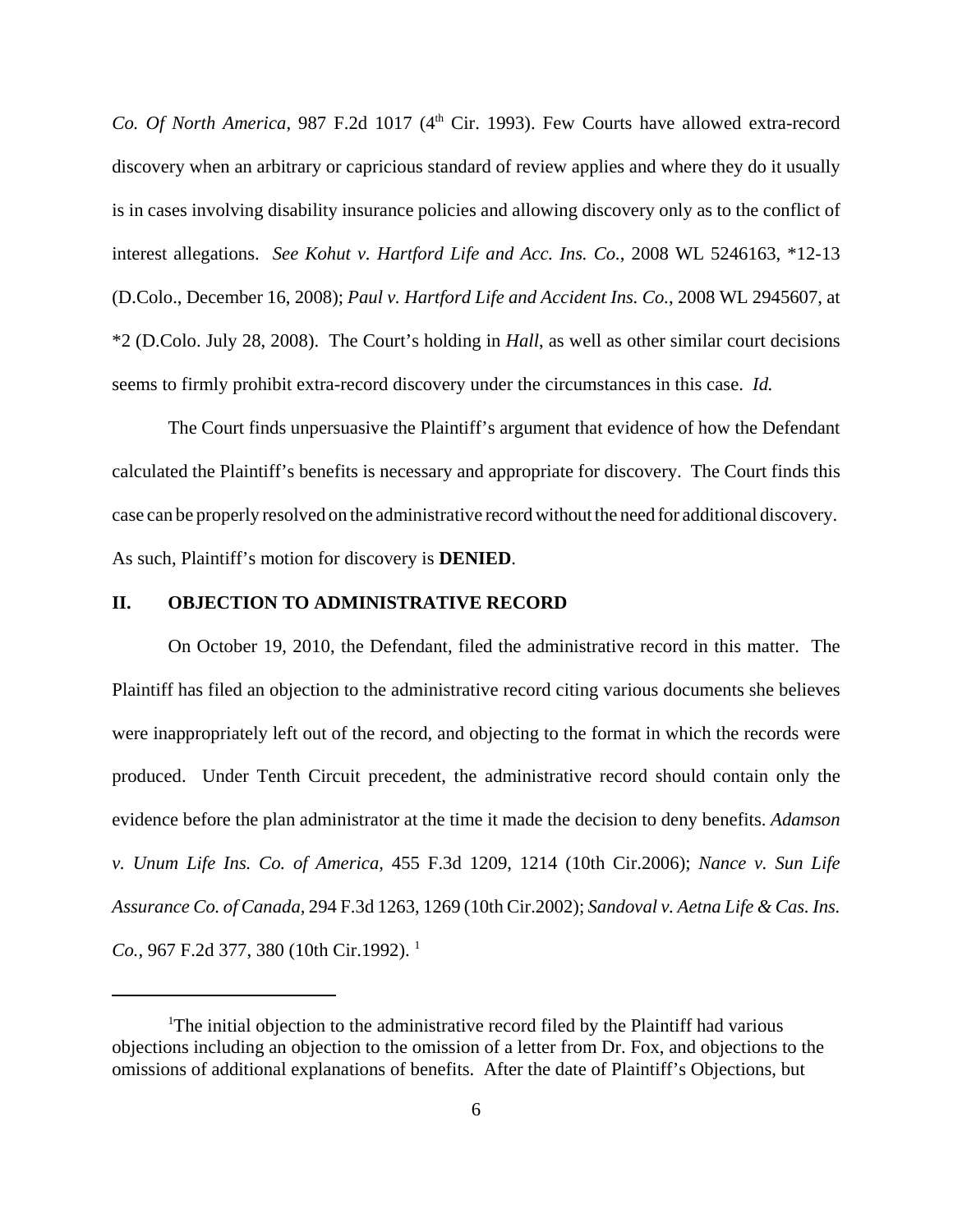#### **A. Order of Documents in the Administrative Record**

Plaintiff objects to the administrative record as produced arguing that some of the documents should be re-ordered and the duplicate documents removed from the record. Plaintiff contends that some of the documents were intentionally placed in different sections of the administrative record to give the perception that they were sent on certain dates when in fact, Plaintiff contends they were sent on different dates, or not at all. However, the Defendant contends the documents were produced as they were kept in the normal course of business and in the order they would have been reviewed by the administrator in making the claims decision. Although this may lead to some duplication of documents and some confusion over placement of certain documents, the Court is required to have the administrative record as it was reviewed by the plan administrator at the time the decision to deny benefits was made. The Plaintiff has not presented any proof that the documents have been intentionally rearranged to mislead the Court or that the documents as submitted are not how they are normally kept by the Defendant in the course of business.

If the Plaintiff feels rearranging the documents presents a better picture of what occurred, she is free to provide a different version of the documents as an attachment to her brief. For the foregoing reasons Plaintiff's objection to the administrative record as to this matter is **DENIED**.

## **B. Omission of "Benefit Summaries"**

Plaintiff further contends the administrative record does not include two documents which

before Defendant's Response the parties came to a mutual resolution as to these items. As such the Court finds these objections are moot and will not address them in this Order. The Plaintiff also initially re-urged her request for additional discovery in her objection to the administrative record. In light of the Court's ruling in this Order, that request is deemed Denied.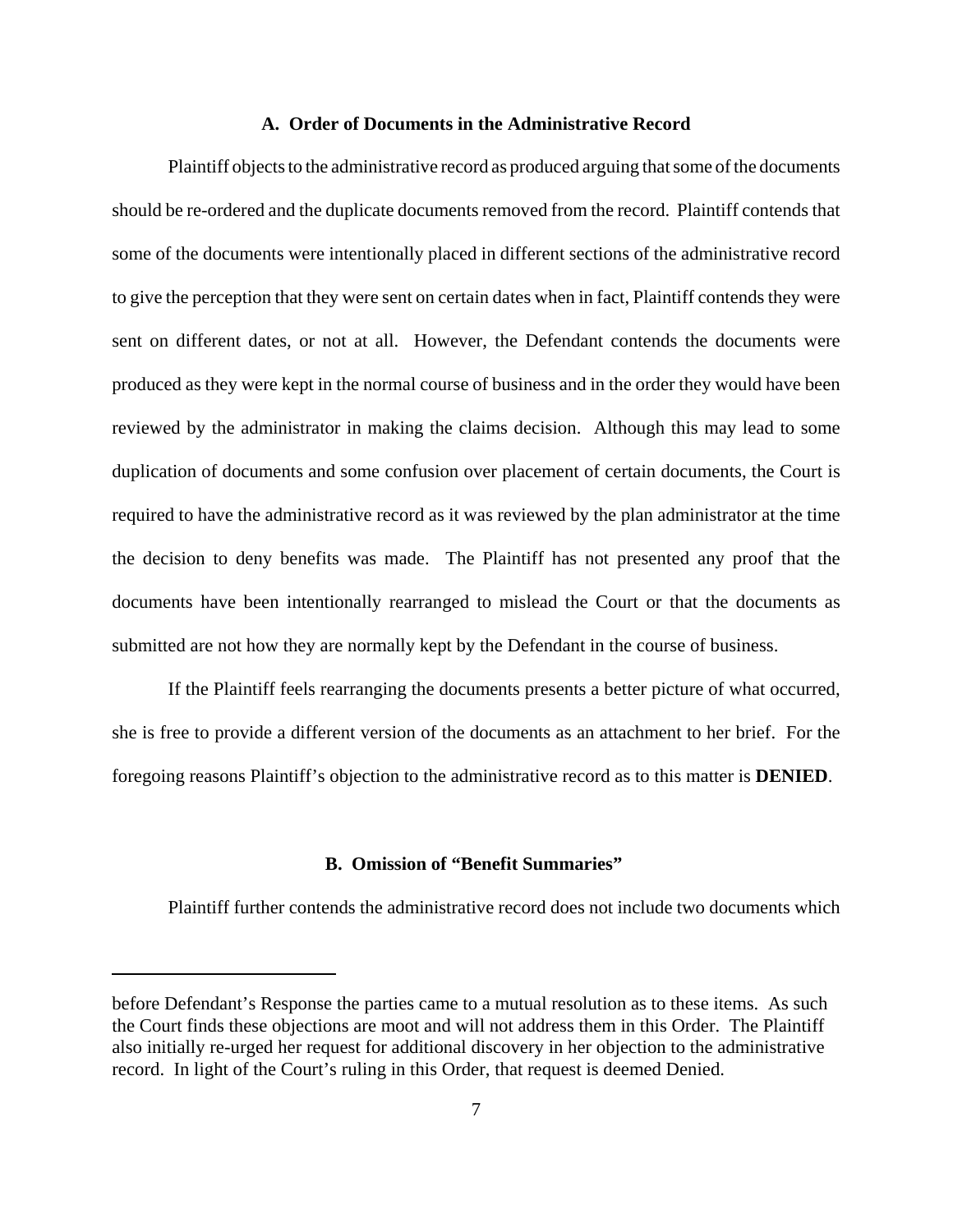seem to summarize the Plaintiff's benefits under the Defendant's insurance policy. The first document [Doc. No. 30-13] is entitled Gajeske, Inc. Benefit Summary. Defendant states the document was not prepared by Principal. The document states it was "prepared by Rolly Leguizamon." [Doc. No. 30-13] The document further states "[t]his is a summary of benefits for illustration only. Please review your group contract plan for details." As such Defendant claims this document was not only not created by Principal, but was not relied on by the administrator in making a benefits decision. Since this is only a summary of the benefits provided by the policy, the controlling document relied on by the administrator in making decisions would have been the policy itself, which is included in the administrative record.

The second document is very similar in content. It is titled Gajeske, Inc., H14843-1 Med 1235 RX 94 [Doc. No. 30-14]. Although the Defendant acknowledges this document was prepared by Principal, it claims it was not relied on in making benefits decisions because it is also only a summary of benefits. The documents states "[t]his is a summary of medical and prescription drug coverage from Principal Life Insurance Company...". [Doc. No. 30-14] It further states "you'll receive a benefit book with details about your coverage." [Doc. No. 30-14] Because this document is also a summary of the plan, the actual policy would have been controlling as to any coverage decisions made by the administrator. As such, the Plaintiff's request to supplement the administrative record with these documents is **DENIED**.

### **C. Omitted Explanation of Benefits and Letter**

Lastly, Plaintiff contends that the Defendant improperly omitted an Explanation of Benefits [Doc. No. 30-11] which shows services paid and denied regarding Plaintiff's surgery, and a letter sent to Noel Mock, the Plaintiff's father, on February 8, 2008, regarding the plan benefits for the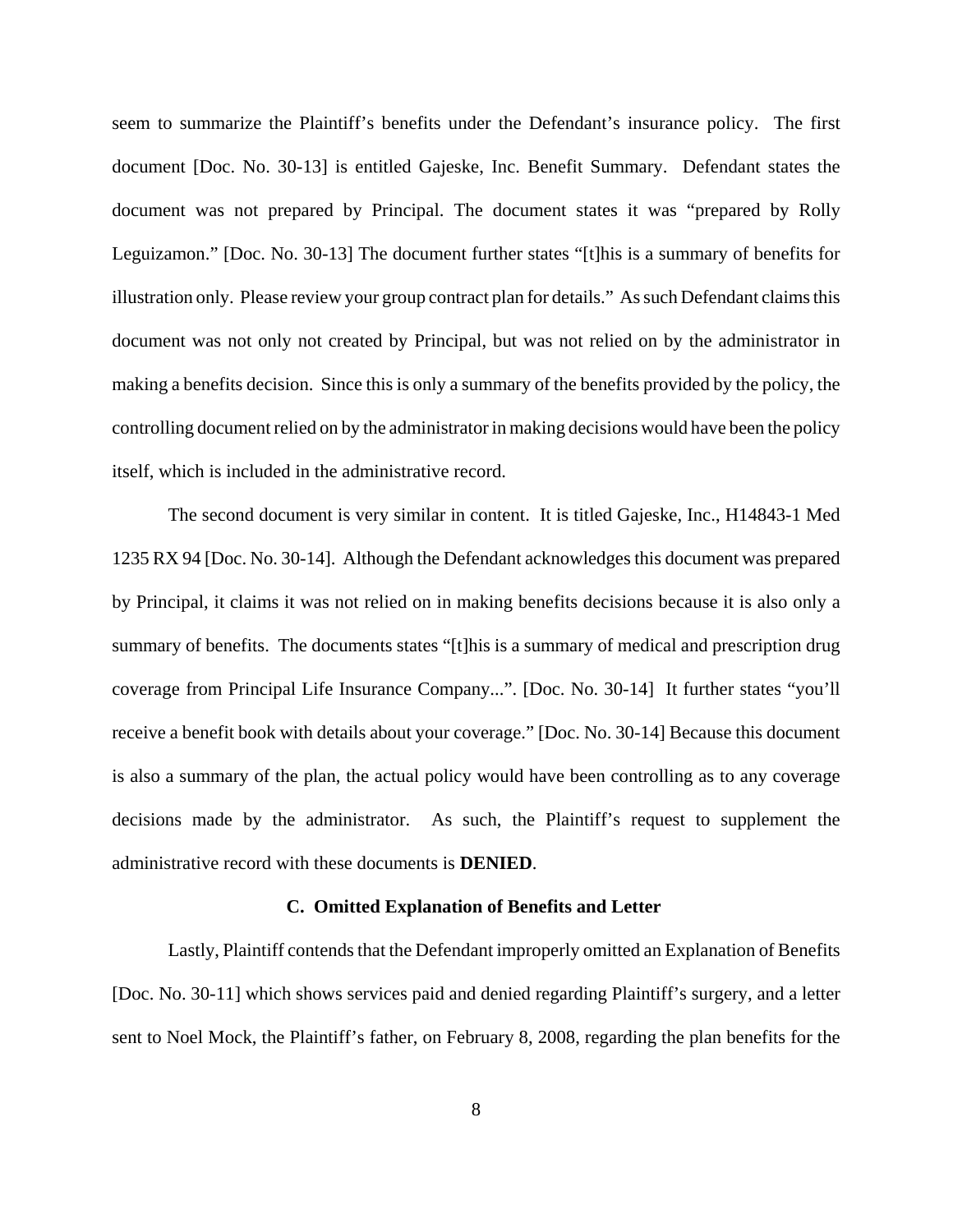Plaintiff's surgery. [Doc. No. 30-12]. The Defendant contends both of these documents are in the administrative record but are in the format in which they are kept by Principal which is different than the document produced by the Plaintiff. The Defendant argues there is no reason to supplement the record with these documents because the pertinent information is already a part of the record although presented differently. [Doc. No. 31-3, pgs. 34-36] The Plaintiff disagrees.

The Plaintiff argues that the documents in the administrative record do not contain the same information. Plaintiff contends that Explanation of Benefits located in the administrative record does not contain information regarding "Charges Allowed." The version of the letter to Noel Mock in the administrative record is similar in content but is clearly a form letter with the information specific to this claim not included. [Doc. No. 31-4, pg.39] The letter presented by the Plaintiff has all of the relevant information, which is not included in the version enclosed in the record, filled in and completed as to this claim.

The Plaintiff also argues that the administrative record contains other explanations of benefits and letters in the same formats as the one produced by the Plaintiff. As such, the Plaintiff contends it is inconsistent for the Defendant to argue that it does not keep these documents in these formats yet produce some in one format and others on a different format.

The Court agrees with the Plaintiff and **GRANTS** Plaintiff's Request To Supplement the Administrative Record as to the Explanation of Benefits [Doc. No. 30-11] and the letter to Noel Mock [Doc. No. 30-12].

#### **CONCLUSION**

For the foregoing reasons, the Court finds that Plaintiff's Motion For Discovery is hereby